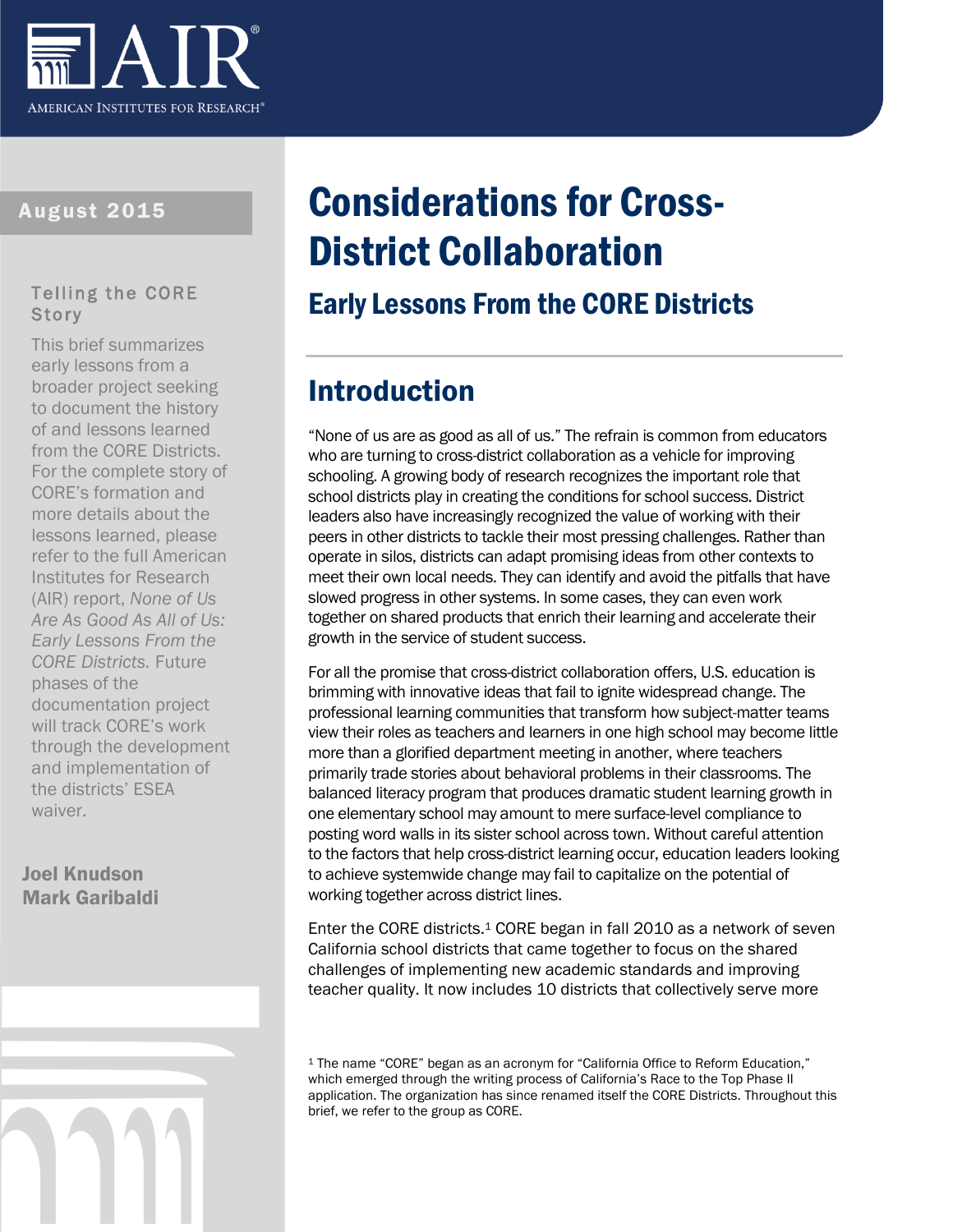than 1 million California students. (Refer to Exhibit 1 for the geographical distribution of the CORE districts.) The districts—Clovis, Fresno, Garden Grove, Long Beach, Los Angeles, Oakland, Sacramento City, San Francisco, Sanger, and Santa Ana Unified School Districts (USDs)—have attracted increased attention and scrutiny after eight of the participating districts received a federal waiver from the accountability provisions of the Elementary and Secondary Education Act (ESEA) in summer 2013.<sup>2</sup> Yet, well before it pursued the ESEA waiver, CORE existed as a learning community focused on issues of teacher quality and classroom instruction.

As it enters its fifth year, CORE can offer important lessons from its experiences as a mature and evolving district partnership. By focusing on the period before the ESEA waiver, the purpose of this brief is to identify some of those lessons and, in the process, to accelerate the learning and progress for educators pursuing cross-district collaboration.



Exhibit 1. CORE Districts

### How Did CORE Come Into Existence?

CORE emerged from the convergence of two influences: It was both an extension of preexisting relationships among district leaders and a response to political opportunity. Predating CORE's official beginning, several participating leaders had already begun networking and learning together across district lines. Through groups like the Urban Education Dialogue (UED)<sup>3</sup> and the California Collaborative on District Reform (California Collaborative),<sup>4</sup> district leaders came together to focus on the challenges and opportunities associated with running K–12 school systems in California, with persistent attention to issues of equity and access. These opportunities helped the participants build relationships and learn from one another's approaches to leadership and system improvement. In fact, a groundbreaking partnership between Fresno and Long Beach was a direct outcome of relationships and ideas that began in UED and the California Collaborative and set the stage for many of the ways in which the CORE districts would eventually work together.

In spring 2010, the California political environment created the conditions for district leaders to work together in a more powerful way. Having failed to win funding in the first round of the U.S. Department of Education's (ED's) Race to the Top program, California policymakers turned to seven districts to produce the state's second round application. Those districts—Clovis, Fresno, Long Beach, Los Angeles, Sacramento City, San Francisco, and Sanger USDs—worked long hours over a two-month period to craft a new state proposal. Although ED again passed over California when it awarded Race to the Top grants in summer 2010, the application had generated strategies for how the districts might approach their work together; district leaders were eager to see some of those

<sup>2</sup> Two participating districts, Clovis and Garden Grove, elected not to apply for the waiver. Two additional districts, Sacramento City and Sanger, initially received a waiver in summer 2013 but have since elected not to apply for a waiver renewal—Sacramento City in spring 2014 and Sanger in spring 2015.

<sup>3</sup> For more information on UED, visit http://pricephilanthropies.org/tag/urban-education-dialogue/

<sup>4</sup> For more information on the California Collaborative, visit www.cacollaborative.org. Note that one of the report authors serves as the deputy director for the California Collaborative.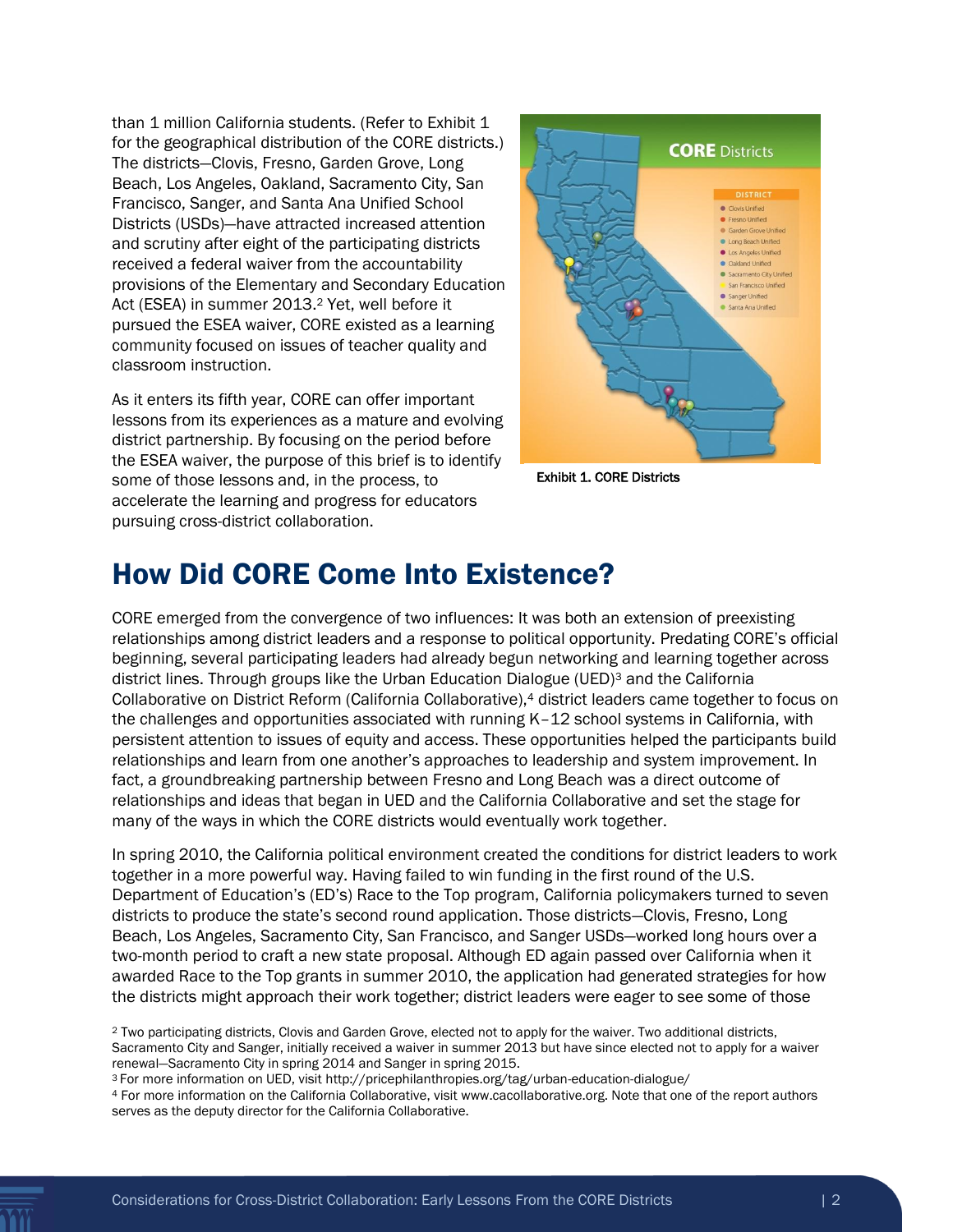ideas through. As now-retired Sanger Superintendent Marc Johnson recalled, "There's a lot of power to coming together and having these kinds of conversations. I think that was when we just said, 'You know, maybe we need to keep this going.'"

#### Data Sources

A study team from AIR developed this brief and the accompanying full report using two primary data sources. The first source is a set of 44 interviews conducted between February and May 2015. The study team interviewed every superintendent who led a CORE district between 2010 and 2012, additional central office employees from each participating district, CORE staff members, policymakers, funders, and other stakeholders who were involved with CORE's work at the time. The second data source is a document review of hundreds of written records, including grant applications, media accounts, research reports, meeting agendas, presentations, internal communication, and other files that describe the activities and products associated with the CORE districts. These documents provided historical accounts of the group's inception, examples of ways CORE positioned itself to outside audiences, and the priorities and discussion topics that drove internal conversations among CORE leaders.

An October 2010 press release announced the official formation of CORE. The new group brought together the same seven districts<sup>5</sup> that had contributed to the Race to the Top application. The district superintendents would make up the CORE board, and CORE would be led by its new Executive Director Rick Miller, who had come to know the district leaders through a prior role in the California Department of Education as deputy superintendent and through participation in UED and the California Collaborative. CORE would design its work around two topics—Standards, Assessment, and Instruction (SAI) and Talent Management—and hire a director for both areas to guide the districts' work.<sup>6</sup>

This early SAI work centered on one of the shared challenges across the seven CORE districts: implementing the Common Core State Standards. To guide CORE's collaborative efforts, each superintendent identified a team from their district to contribute to the SAI efforts. After an initial period spent getting to know one another and trying to identify a focus for the work, the cross-district team engaged in its own professional learning to build familiarity with the standards before coalescing around the creation of CORE's earliest tangible product, a set of 64 assessment modules. Through a set of activities tied to what CORE called its 2012 Summer Design Institute, teacher teams developed and piloted this set of assessment tasks that helped introduce the Common Core into classroom instruction. This early effort brought the districts together around a shared challenge, focused on a concrete activity around which they could collaborate, and sought to influence the quality of classroom instruction directly.

Talent Management was the second focal point of CORE's early work together. Under a broader umbrella of great teachers and leaders that had its roots in the Race to the Top application, the participating districts decided to focus their attention on teacher evaluation. As with the SAI team, each superintendent identified a team from their district to contribute to Talent Management. However, the districts never found sufficient common ground to guide this work. The Race to the Top application had established some joint commitments related to parameters of a teacher evaluation system, one of which was the incorporation of student achievement data into evaluation ratings. Absent a mandate to do this, however, district leaders

<sup>5</sup> CORE would eventually expand to 10 districts when Oakland (March 2012), Santa Ana (July 2012), and Garden Grove (January 2013) joined the group.

<sup>6</sup> The nonprofit organization California Education Partners managed fundraising, finance, legal incorporation, and human resources issues for CORE in its early years. As part of this role, it hired the CORE staff that facilitated the partnership activities.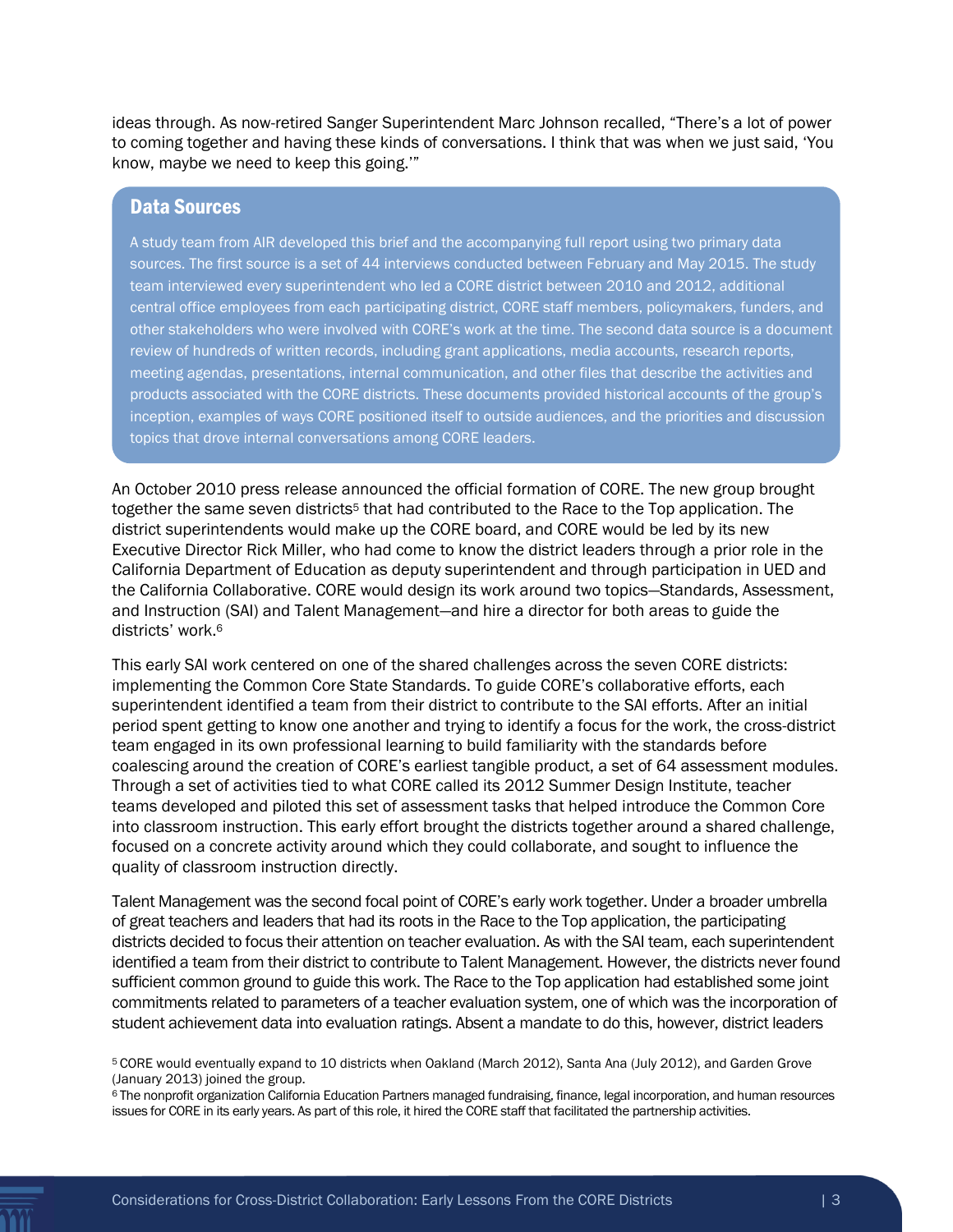had very different priorities and strategies and never found areas of commonality on which to focus their partnership. As Fresno Superintendent Michael Hanson reflected, "When you're at the same starting point on Common Core and you have different strategies, but you're going down the same road, you can still stay together…. It's harder when you have different strategies, different purposes, different orientations, and you're already at different starting spots." The Talent Management work shortly lost steam; it would lay dormant until it reemerged under a broader frame of *professional capital* within the context of the CORE ESEA waiver.

### What Did CORE Accomplish in Its Early Years?

Nearly every district interviewee responded that they personally and their districts were better off because of their involvement with CORE. A representative quote from Long Beach Superintendent Chris Steinhauser reflects this perspective: "I personally believe this: We would not be experiencing the positive outcomes that we are today if it was not for our involvement in CORE." What was behind the perceived value of the CORE experience?

### Expanded Relationships

The most frequently addressed effects of the CORE experience were the deepened and expanded relationships that district leaders developed with their peers in other districts. Accounts from the participating superintendents—most of whom had preexisting relationships—suggest that they strengthened these bonds through their work together. Perhaps more powerfully, CORE engendered relationships among other second-line district leaders who would not otherwise have known or had a chance to work with one another. As Oakland's Nicole Knight attested, "One of the greatest benefits—if not the greatest benefit—of the CORE collaboration is the informal collegial relationships that are formed and are long lasting…. That has been really invaluable and continues to inform our work." Fresno's Kim Mecum described the relationships as expanding into her everyday work: "Now that we have those relationships…we're reaching out all the time…. I mean, it's just fluid—it's not like we stop and meet now. It's just something, the minute we're doing something, we reach out." These relationships created the foundation for the productive collaboration and outcomes that would follow.

District leaders' accounts of relationships suggest that when partnership is effective, one result of the districts' work together is not simply the activities *within* CORE. Part of the power of cross-district collaboration may be that it changes the way educators approach their jobs. The relationships can free educators from the silos that traditionally isolate districts from one another and create access to more support and information than they previously could access, thus enabling leaders to act more efficiently and effectively.

### Capacity and Feelings of Empowerment

Participants also reported improved capacity. Leaders within the SAI team, for example, often described a deeper understanding of the state's new standards as a result of their learning opportunities with peers and Common Core experts. Former Clovis district leader Michelle Steagall explained, "I was better positioned to lead in my district with the knowledge that I brought back from my engagement with CORE—from both the experts as well as my peers from other school districts."

Interview respondents also described a sense of empowerment. After years of operating within the confines of what many perceived as an ineffective state system of education, CORE provided an opportunity to operate outside those boundaries and give voice to the district perspective where it had previously not existed at the state level.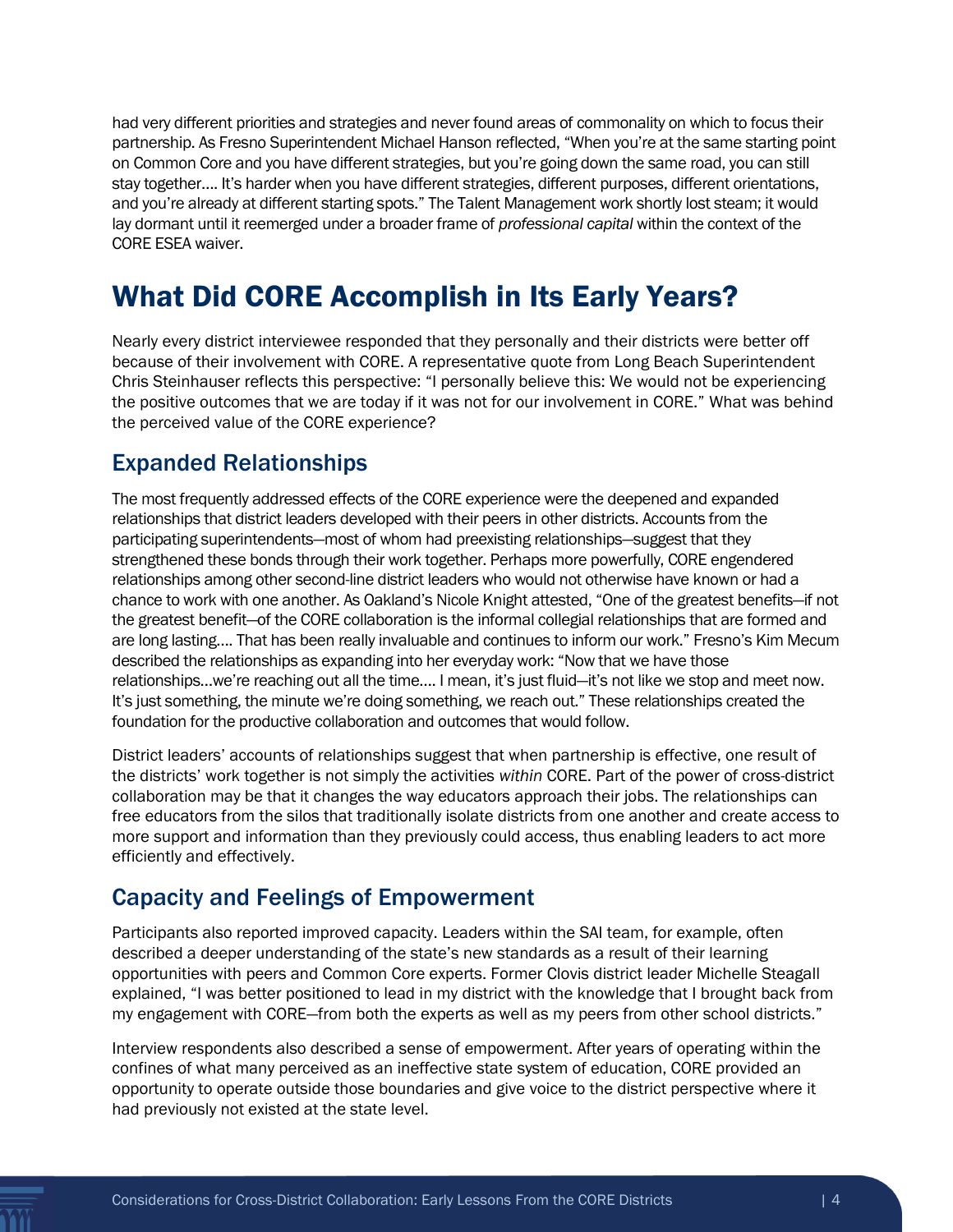#### Continued Participation Demonstrates Value

An indicator of how much participants valued their CORE work and the relationships that it fostered was their continued participation. All 10 districts continued to identify themselves as CORE members (although the level of engagement among districts varied). District leaders also continued to attend and contribute to CORE meetings and activities through the CORE board and SAI team. People voted with their feet. CORE attendance records indicate that all eight districts participated in SAI meetings between January 2012 and March 2013; only Clovis and Oakland missed more than two meetings, and four of the districts had perfect attendance. In contrast, participation waned in the Talent Management group—an indication that district leaders did not see the same value in that line of work.

### Tangible Work Products

The CORE districts' ESEA waiver—through which the districts designed an entirely new accountability system—is perhaps the most prominent concrete outcome of their partnership, but even CORE's earliest work created some tangible products. The assessment modules that emerged from the 2012 Summer Design Institute, for example, are a set of instructional resources that can help guide teachers and students through the expectations of student learning that come with the Common Core. At least one district has embedded this work formally by incorporating one of the modules into a districtwide assessment. Little information exists, however, about the degree to which other districts have accessed these modules or perceptions of their quality.

### Subsequent Collaborative Efforts

Finally, interview responses indicate that CORE spawned subsequent collaborative efforts among participants. San Francisco and Oakland, for example, both recently adopted new district policies for honors courses and mathematics course sequencing at the secondary level that are designed to create more equitable learning opportunities for students. District leaders crafted a white paper and policy language together and then testified in front of one another's school boards to demonstrate commitment to the joint effort. It is difficult to attribute collective action like this directly to CORE. The relationships among central office leaders that made this kind of effort possible, however, are unlikely to have developed without that networking vehicle. Moreover, district leaders reported that subsequent collaboration through CORE deepened because of partnering more intensively on that specific project.

# What Are the Lessons Learned From the Early CORE Experience?

CORE emerged from a unique set of circumstances. Even without these, cross-district collaboration continues to grow as a vehicle for system and school improvement. As an example of the ways in which districts can work together, CORE offers lessons from both its successes and challenges for educators who might consider similar approaches to collaboration.

### Select the Right Districts

The CORE experience suggests that the effectiveness of a cross-district collaborative effort depends heavily on the districts that comprise the partnership. Several characteristics of the 10 CORE districts contributed to the effectiveness of the group's work together.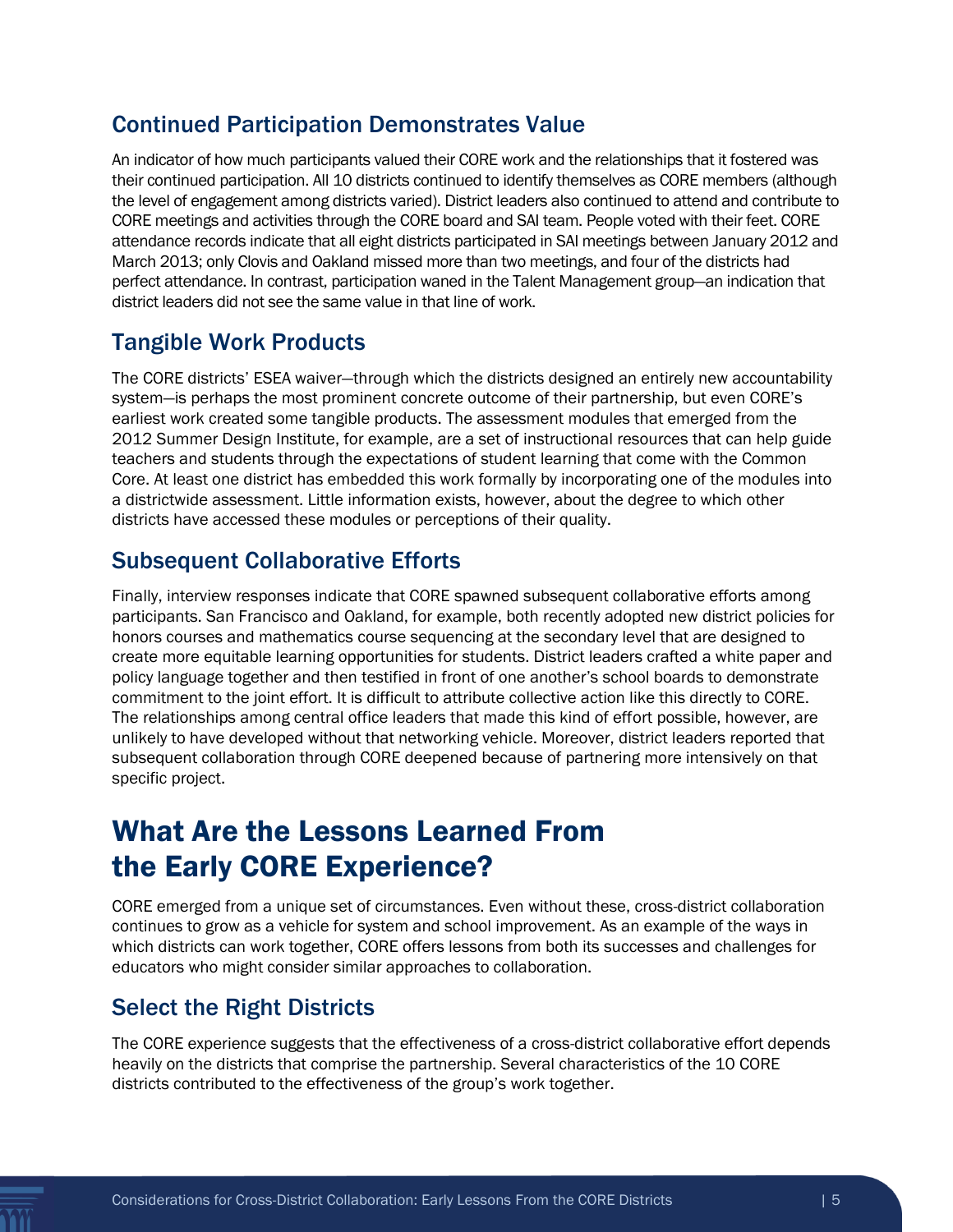*Participation by Choice.* Superintendents were not required to join CORE; each chose to join the partnership. As a result, the participants focused their work on what they believed to be best for kids and what they believed they could achieve progress on together—not on areas of focus defined by others. Common interests and priorities also helped the districts ground their collective efforts. Despite the many important differences among the participating districts, all had traditionally underserved student populations; the superintendents in the districts expressed a deep commitment to addressing issues of equity and access as well as ensuring that all students had opportunities to succeed.

*Diversity Among Districts.* Just as similarities in priorities and student populations influenced districts' ability to collaborate, so, too, did their differences. The CORE districts differ in size (ranging from nearly 650,000 students in Los Angeles to 11,000 in Sanger); location (representing Northern California, the Bay Area, the Central Valley, and Southern California); and philosophy about issues like centralization of district decision making. Interview responses suggest that these differences enhanced the work by giving participants different lenses and strategies for understanding their challenges.

Although the differences among districts represented a CORE strength, they also created obstacles. Technology helps the process through videoconferencing and other communication and informationsharing tools, but much of CORE's work happened face to face. Long days of driving and flying created an additional burden for those who had to travel. District size also can influence the ability to engage. Whereas the larger districts had the luxury of spreading CORE responsibilities among individuals within the central office, Sanger's smaller student population also meant a much leaner district staff. Because the same core set of leaders had to devote a substantial portion of its time to keep the district involved, Sanger leaders described a level of effort that simply exceeded their capacity.

*Mindset of District Leaders.* CORE participants also described an orientation toward learning and a growth mindset among district leaders as critical components of their work together. Even though many of the participating districts had earned stellar reputations, all believed they had much to learn in order to fulfill their responsibilities to their students. CORE's original Director of SAI Ben Sanders reflected, "Almost to a person, they seem to demonstrate a lack of satisfaction with the progress that they had made. They just didn't feel like they had gotten to where they want to be." As part of this orientation toward learning, the CORE superintendents committed themselves and their districts to acknowledging their own weaknesses. Johnson described this perspective by saying, "One of our commitments to each other was we're going to be brutally honest about the things that aren't working well because that's how we get things working better."

#### Cultivate Relationships

Relationships were not merely a CORE outcome. They also were an important precondition for learning, and CORE staff members took concrete steps to build connections and trust among the participants.

*Creating Time and Space for Relationships to Develop.* In CORE's earliest stages, participants had opportunities to get to know one another in both personal and professional settings. With time at a premium and pressure to move as efficiently as possible, collaborating districts just beginning their work together may feel tempted to focus solely on shared work. CORE deliberately set aside time for individuals to get to know one another—a step that may have contributed to the deep relationships that can help a partnership thrive.

*Participating Consistently.* Interviewees also spoke to the importance of consistency in participation. When teams featured the sustained engagement of the same group of people, district leaders could build on a trusting environment and a foundation of working together to make further progress each time they met. CORE's work was less successful, however, when the same team of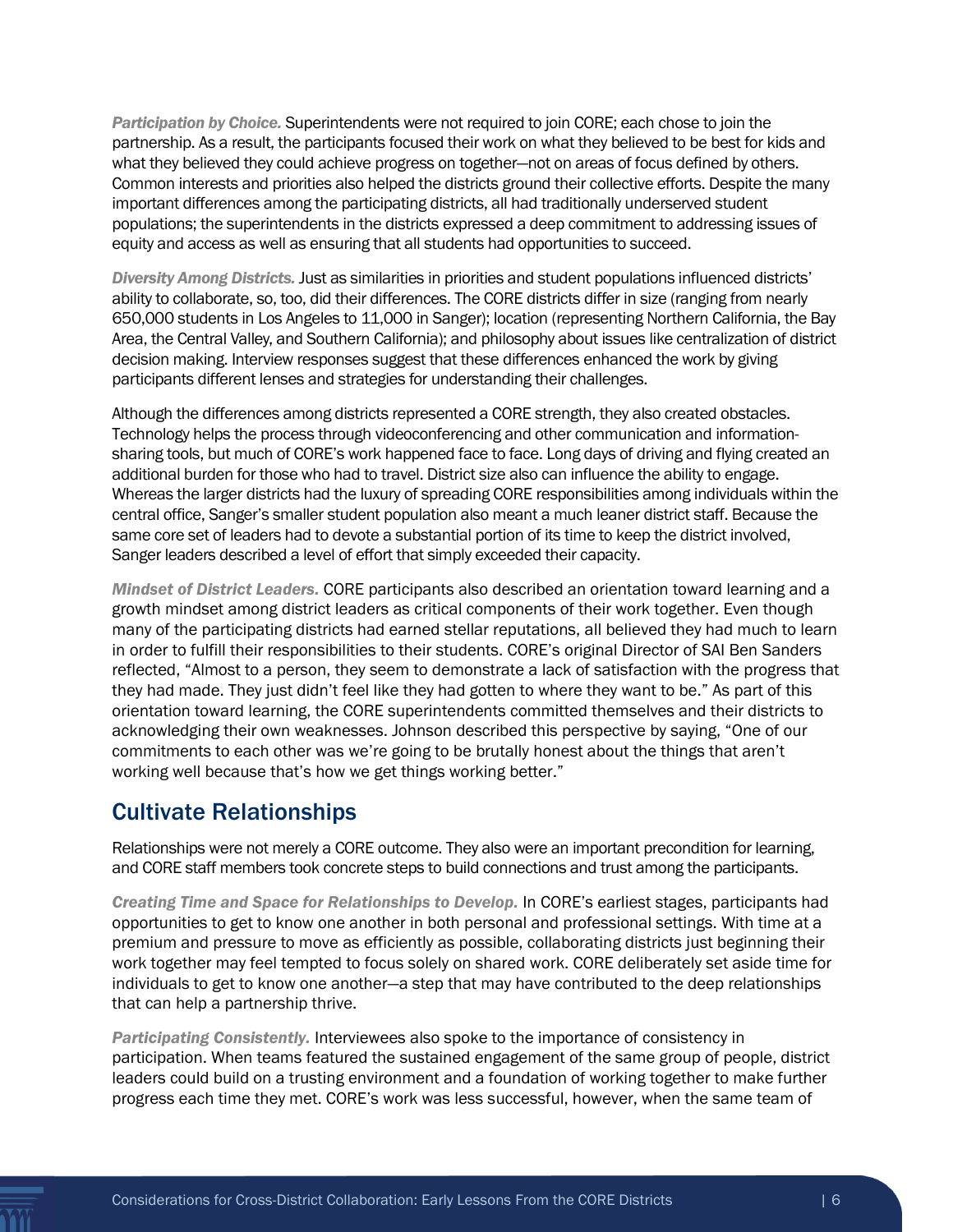people did not commit to participating. If collaboration is more powerful when built on strong relationships, as many respondents suggested, the regular interaction required to develop these relationships becomes an important consideration in creating the conditions for learning.

#### Be Clear About Expectations

*Identifying Shared Goals and Problems of Practice.* A wide range of goals—from developing shared products to engaging in legal or political advocacy to pursuing funding to simply expanding a network of peers—might unite a set of districts. When district leaders come together, a critical first decision is what they are trying to accomplish and what will happen to help achieve this goal. As San Francisco Superintendent Richard Carranza advised, "First and foremost, you have to collaborate around *something*. The something can't be just because you all want to get together. There has to be something that brings you together to collaborate because the collaboration will be challenging at times." Retired Garden Grove Superintendent Laura Schwalm echoed the point by emphasizing that collaboration is a means to an end: "Collaboration is a tool. Collaboration isn't the goal. [Work together requires] being very clear about what your goal is and why you're collaborating, then getting very focused on that." By identifying a challenge that exists in similar forms across districts and addressing that challenge as a team, districts can anchor their efforts in something concrete.

*Making Commitments to One Another.* The early CORE experience also suggests that effective collaboration begins with honesty about the commitments each person makes, something that was not characteristic of CORE's earliest work. When they originally came together, the CORE districts freely chose to participate, and no district had to meet any specific requirements to continue its involvement. Although this flexibility gave districts the freedom to associate with CORE to the degree that made the most sense to them, it also led to varied levels of commitment. Interview responses suggest that the sanctioning and support of the superintendents has been important in framing CORE as a priority for participating districts; participation and perceptions of usefulness have waned when this commitment was not strong. Likewise, participants indicated that collaborative efforts were strongest when groups participated consistently. Agreeing at the outset of joint work about what participation entails may help achieve the consistency that enables a partnership to thrive.

### Design Collaborative Work

Interview responses also revealed some important considerations for organizing the work itself.

*Creating an Infrastructure to Facilitate Collaboration.* Collaboration takes time. The process of planning and organizing activities requires careful thought, preparation, and execution, all of which pose critical challenges for district leaders already overloaded with their day jobs. By hiring a staff of facilitators to guide the work—what some refer to as a "hub organization"—CORE removed what would have been an unmanageable burden on the districts themselves. The CORE experience points to some characteristics of an effective facilitator. Content expertise is important, but CORE leaders also concluded that central office experience matters. Dispositions and interpersonal skills are also important considerations to coordinating and guiding the work of multiple individuals and organizations.

*Leveraging Resources.* Collaboration creates an opportunity to engage in activities not possible on the small scale of an individual district. This was perhaps most clearly evident in CORE's access to content experts as they addressed the transition to the Common Core. District leaders described the contributions of individuals such as Phil Daro (a lead author of the Common Core in mathematics) and Margaret Heritage (an expert in formative assessment) as instrumental in deepening their understanding of the new standards. By bringing districts together at a scale that could be